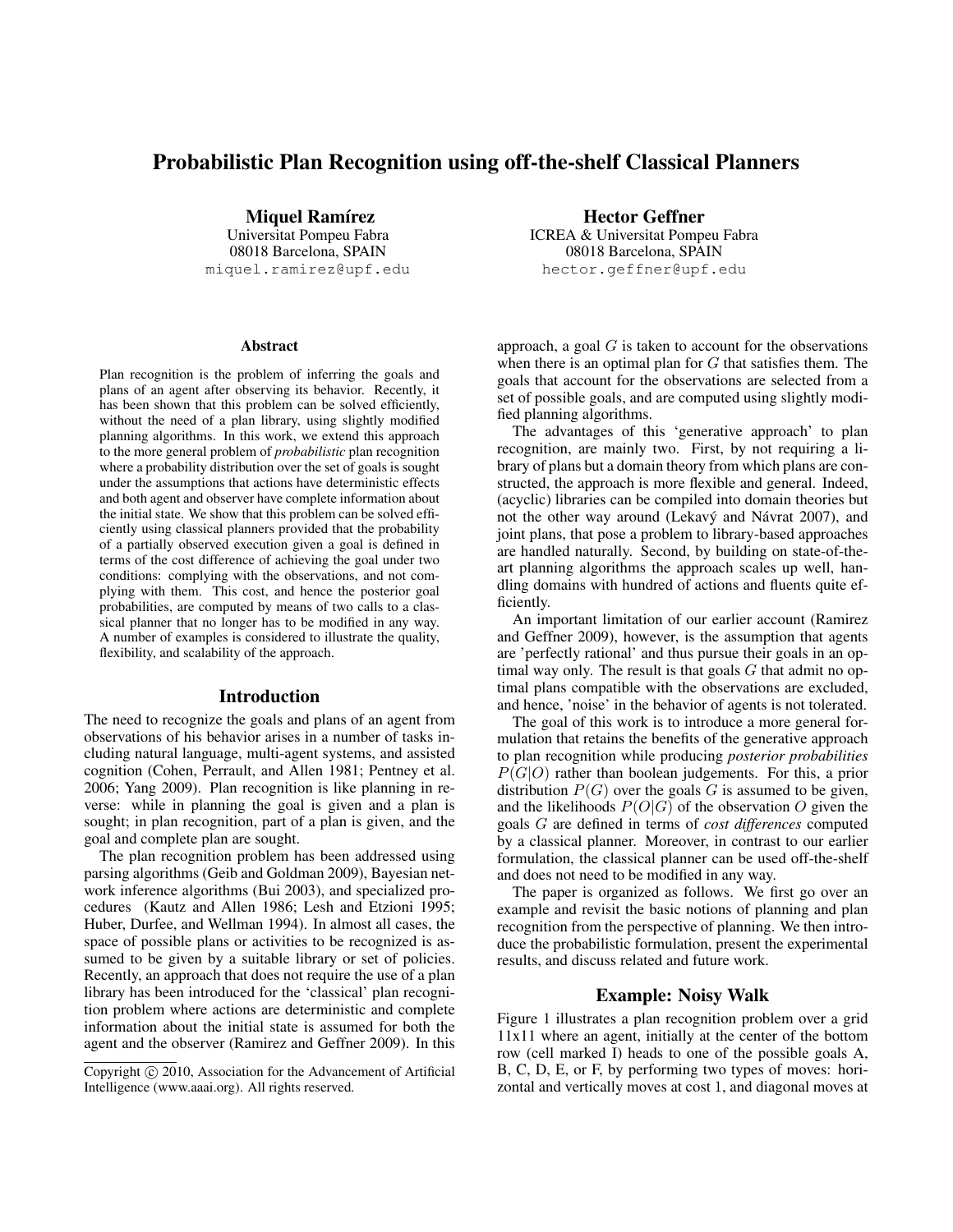

Figure 1: Noisy Walk: Observed path and possible goals

 $\cot \sqrt{2}$ . The arrows show the path taken by the agent, with the numbers 3, 6, 11 indicating the times at which some of the actions were done. As it can be seen, while the agent is pursuing and eventually achieves E, it's not taking a shortest path. Moreover, since the observed execution is not compatible with any optimal plan for any goal, the formulation in (Ramirez and Geffner 2009) would rule out all the hypotheses (goals).

The formulation developed in this paper does not prune the possible goals  $G$  but ranks them according to a probability distribution  $P(G|O)$  where O is the observed action sequence. This distribution as a function of time is shown in Figure 2. As it can be seen, until step 3, the most likely goals are A, B, and C, after step 7, D and C, and after step 11, just E. The probabilities  $P(G|O_t)$  shown in the figure for the various goals  $G$  and times  $t$  result from assuming uniform priors  $P(G)$  and likelihoods  $P(O|G)$  that are a function of a *cost difference*: the cost of achieving G while complying with  $O$ , and the cost of achieving  $G$  while not complying with O. For example, right after step  $t = 6$ , the cost of with O. For example, right after step  $t = 6$ , the cost of achieving A while complying with O is  $7 + 3\sqrt{2}$ , while the achieving A while complying with O is  $t + 3\nabla t$ , while the cost of achieving A while not complying with O is  $1 + 5\sqrt{2}$ . From this cost difference, it will follow that  $\overline{O}$  is more likely than O given A. At the same time, since this cost difference than  $\sigma$  given A. At the same time, since this cost difference is larger than the cost difference for C, which is  $2(\sqrt{2}-1)$ , the posterior probability of  $C$  will be higher than the posterior of A, as shown in the figure.

## Planning Background

A Strips planning problem is a tuple  $P = \langle F, I, A, G \rangle$  where F is a set of fluents,  $I \subseteq F$  and  $G \subseteq F$  are the initial and goal situations, and  $A$  is a set of actions  $a$  with precondition, add, and delete lists  $Pre(a)$ ,  $Add(a)$ , and  $Del(a)$ , all subsets of  $F$ . A problem  $P$  defines a state model whose states  $s$ , represented by subsets of  $F$ , encode truth valuations; namely, the fluents that are true in s. In this model, the initial state is  $s = I$ , the goal states are those that include the goals  $G$ , and the actions  $a$  applicable in a state s are those for which  $Pre(a) \subseteq s$ , that transform s into  $s' = (s \cup Add(a)) \setminus Del(a).$ 

A solution or plan for  $P$  is an applicable action sequence



Figure 2: Noisy Walk:  $P(G|O_t)$  as function of time t

that maps the initial state into a goal state, and the plan is *optimal* if it has minimum cost. For this, each action a is assumed to have a non-negative cost  $c(a)$  so that the cost of an action sequence  $\pi = a_1, \ldots, a_n$  is  $c(\pi) = \sum c(a_i)$ . Unless stated otherwise, action costs are assumed to be 1, so the optimal plans, by default, are the shortest ones.

A number of extensions of the Strips language for representing problems with deterministic actions and full information about the initial state are known. For convenience, we will make use of two such extensions. One is allowing negated fluents like  $\neg p$  in goals. The other is allowing *one* conditional effect of the form ' $p \rightarrow q$ ' in some of the actions, where the antecedent  $p$  is a single fluent. Both of these constructs can be easily compiled away (Gazen and Knoblock 1997), even if this is not strictly needed. Indeed, state-of-the-art planners compile the negation away but keep conditional effects, as the compilation of *general* conditional effects may be exponential.

#### Plan Recognition over a Domain Theory

The plan recognition problem given a library for a set  $G$  of goals G can be understood, at an abstract level, as the problem of finding a goal G with a plan  $\pi$  in the library such that  $\pi$  satisfies the observations. In (Ramirez and Geffner 2009), the plan recognition problem over a domain theory is defined instead by replacing the set of plans for  $G$  in the library by the set of optimal plans for G. A planning problem P without a goal is called a planning *domain* so that a planning *problem* P[G] is obtained by concatenating a planning domain with a goal G. The *(classical) plan recognition problem* is then defined as follows:

**Definition 1.** A plan recognition problem *is a triplet*  $T =$  $\langle P, \mathcal{G}, O \rangle$  *where*  $P = \langle F, I, A \rangle$  *is a planning domain,*  $\mathcal{G}$  *is a set of possible goals*  $G, G \subseteq F$ *, and*  $O = o_1, \ldots, o_m$  *is the action sequence that has been observed,*  $o_i \in A, i \in [1, m]$ .

The *solution* to a plan recognition problem is expressed as the subset of goals  $G \in \mathcal{G}$  such that some *optimal plan* for  $P[G]$  satisfies the observation sequence O. An action sequence  $a_1, \ldots, a_n$  satisfies the observation sequence  $o_1, \ldots, o_m$  iff it embeds it; i.e. if there is a monotonic function f mapping the observation indices  $j = 1, \ldots, m$  into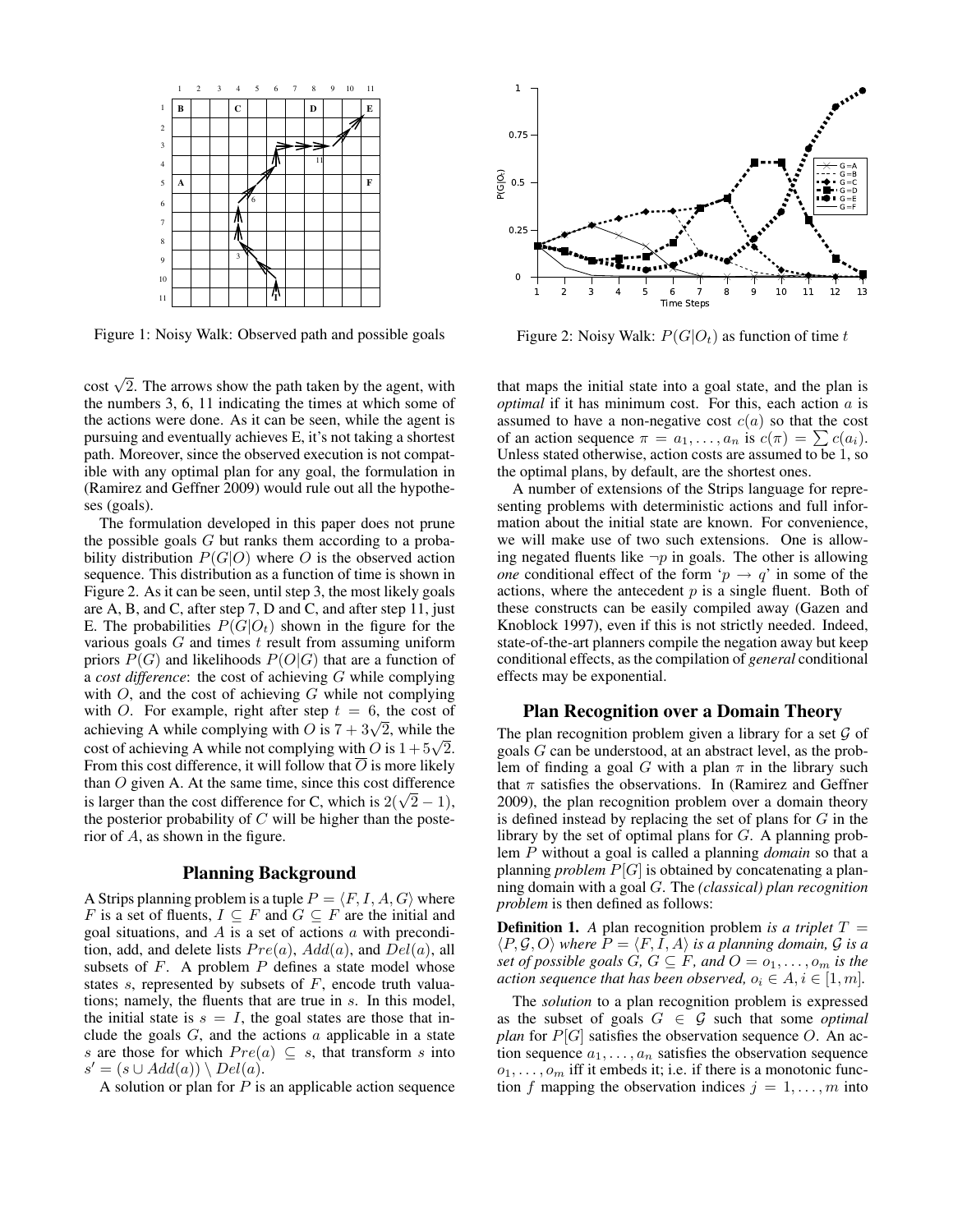action indices  $i = 1, \ldots, n$ , such that  $a_{f(j)} = o_j$ . The resulting subset of goals, denoted as  $G_T^*$ , is the *optimal goal set*. This set can be computed exactly by slight modification of existing optimal planners, and can be approximated using satisficing planners. In both cases, the planners are invoked not on the problem  $P[G]$ , that does not take observations into account, but over a transformed problem whose solutions are the plans for  $P[G]$  that satisfy the observations. Before proceeding with the new formulation, we introduce an alternative transformation that is simpler and yields both the plans for  $P[G]$  that comply with O and the plans for  $P[G]$  that do not. Both will be needed for obtaining the posterior probabilities  $P(G|O)$ .

## Handling the Observations

The new transformation is defined as a mapping of a domain P into a domain  $P'$  given the observations  $O$ . With no loss of generality, we assume that no action appears twice in O. Otherwise, if  $a_i$  and  $a_k$  in O refer to the same action a for  $i < k$ , we make  $a_k$  denote another action b that is identical to a except in its name.

**Definition 2.** For a domain  $P = \langle F, I, A \rangle$  and the observa*tion sequence O, the new domain is*  $P' = \langle F', I', A' \rangle$  *with* 

- $F' = F \cup \{ p_a \mid a \in O \},\$
- $I' = I$ *, and*
- $A'=A$

*where*  $p_a$  *is a new fluent, and the actions*  $a \in A'$  *that are in* O *have an extra effect:* p<sup>a</sup> *when* a *is the first observation in* O, and  $p_b \rightarrow p_a$  *when b is the action that immediately precedes* a *in* O*.*

In the transformed domain  $P'$ , a fluent  $p_a$  is made true by an action sequence  $\pi$  if and only if  $\pi$  satisfies the sequence O up to a. In contrast to the transformation introduced in (Ramirez and Geffner 2009), the new transformation does not add new actions, and yet has similar properties.

Let us refer by  $G + O$  and  $G + O$  to the goals that correspond to  $G \cup \{p_a\}$  and  $G \cup \{\neg p_a\}$ , where a is the *last* action in the sequence  $O$ . The rationale for this notation, follows from the following correspondence:

**Proposition 3.** *1*)  $\pi$  *is a plan for*  $P[G]$  *that satisfies* O *iff*  $\pi$ *is a plan for*  $P'[G + O]$ . 2)  $\pi$  *is a plan for*  $P[G]$  *that does* not *satisfy*  $O$  *iff*  $\pi$  *is a plan for*  $P'[G + \overline{O}]$ *.* 

In words, the goals  $G+O$  and  $G+\overline{O}$  in  $P'$  capture exactly the plans for  $G$  that satisfy and do not satisfy the observation sequence *O* respectively.

If we let  $cost(G)$ ,  $cost(G, O)$ , and  $cost(G, \overline{O})$  stand for the optimal costs of the planning problems  $P'[G], P'[G]$ O], and  $P'[G + \overline{O}]$  respectively, then the approach in (Ramirez and Geffner 2009) can be understood as selecting the goals  $G \in \mathcal{G}$  for which  $c(G) = c(G, O)$  holds. These are the goals  $G$  for which there is no cost increase when  $O$ must be satisfied. The account below focuses instead on the cost difference  $c(G, O) - c(G, O)$ , which will allow us to induce a probability distribution over the goals and not just a partition.

As an illustration of the distinction between the cost differences  $c(G, O) - c(G)$  and  $c(G, O) - c(G, \overline{O})$ , consider an example similar to the Noisy Walk, where the agent can only do horizontal and vertical moves at cost 1, and the first move of the agent is to go up  $(O)$ . If L, M, R are the possible goals and they are all above the initial agent location, complying with the observation will not increase the cost to the goal, and hence  $c(G) = c(G, O)$ . On the other hand, if only M is located 'right above' the agent position, *not complying with* O, will penalize the achievement of M but not of L or R that have optimal plans where the first action is not to go up. The result in the account below is that, if the priors of the goals M, L, and R are equal, the posterior of M will be higher than the posteriors of L and R. This is because the goal M predicts the observation better than either L or R.

#### Probabilistic Plan Recognition

In order to infer posteriors  $P(G|O)$ , we need first information about the *goal priors* in the problem description:

Definition 4. *A* probabilistic plan recognition problem *is a tuple*  $T = \langle P, \mathcal{G}, O, Prob \rangle$  *where P is a planning domain,* G *is a set of possible goals* G*,* O *is an* observation sequence, *and Prob is a probability distribution over G.* 

The posterior probabilities  $P(G|O)$  will be computable from Bayes Rule as:

$$
P(G|O) = \alpha \, P(O|G) \, P(G) \tag{1}
$$

where  $\alpha$  is a normalizing constant, and  $P(G)$  is  $Prob(G)$ . The challenge in this formulation is the definition of the likelihoods  $P(O|G)$  that express the probability of observing  $O$  when the goal is  $G$ . A rationality postulate softer than the one adopted in (Ramirez and Geffner 2009) is that  $G$  is a better predictor of  $O$  when the cost difference  $c(G, O) - c(G, \overline{O})$  is smaller. Indeed, G is a *perfect predictor* of O when all the plans for G comply with O, as in such a case the cost difference is  $-\infty$ .

Assuming a Boltzmann distribution and writing  $exp{x}$ for  $e^x$ , we define then the likelihoods as:

$$
P(O|G) \stackrel{\text{def}}{=} \alpha' \exp\{-\beta c(G, O)\} \tag{2}
$$

$$
P(\overline{O}|G) \stackrel{\text{def}}{=} \alpha' \exp\{-\beta c(G, \overline{O})\} \tag{3}
$$

where  $\alpha'$  is a normalizing constant, and  $\beta$  is a positive constant. If we take the ratio of these two equations, we get

$$
P(O|G)/P(\overline{O}|G) = exp{-\beta \Delta(G,O)}
$$
 (4)

where  $\Delta(G, O)$  is the cost difference

$$
\Delta(G, O) = c(G, O) - c(G, \overline{O}). \tag{5}
$$

The equations above, along with the priors, yield the posterior distribution  $P(G|O)$  over the goals. In this distribution, when the priors are equal, it is simple to verify that the most likely goals G will be precisely the ones that minimize the expression  $cost(G, O) - cost(G, \overline{O}).$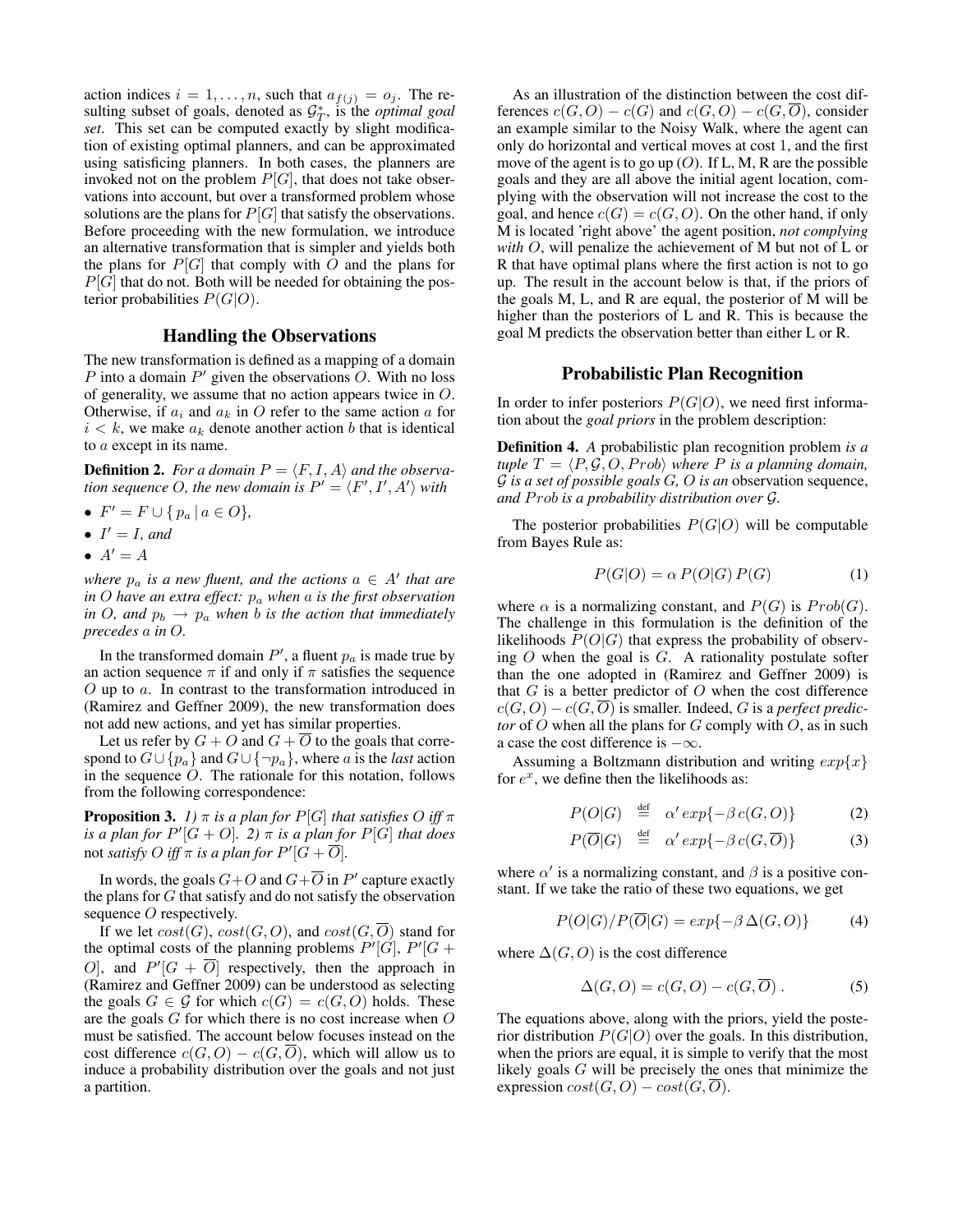# Assumptions Underlying the Model

Equations 2–3 are equivalent to Equation 5; the former imply the latter and can be derived from the latter as well. The equations, along with Bayes Rule, define the probabilistic model. The assumptions underlying these equations, are thus the assumptions underlying the model. The first assumption in these equations is a very reasonable one; namely, that when the agent is pursuing a goal  $G$ , he is more likely to follow cheaper plans than more expensive ones. The second assumption, on the other hand, is less obvious and explicit, and it's actually an *approximation*; namely, that the probability that the agent is pursuing a plan for G is *dominated* by the probability that the agent is pursuing one of the most likely plans for G.

Indeed, it is natural to define the likelihoods  $P(O|G)$  as as the sum

$$
P(O|G) = \sum_{\pi} P(O|\pi) \cdot P(\pi|G)
$$
 (6)

with  $\pi$  ranging over all possible action sequences, as the observations are independent of the goal G given  $\pi$ . In this expression,  $P(O|\pi)$  is 1 if the action sequence  $\pi$  embeds the sequence  $O$ , and  $O$  otherwise. Moreover, assuming that  $P(\pi|G)$  is 0 for action sequences  $\pi$  that are not plans for G, Equation 6 can be rewritten as:

$$
P(O|G) = \sum_{\pi} P(\pi|G) \tag{7}
$$

where  $\pi$  ranges now over the plans for G that comply with O. Then if a) the probability of a plan  $\pi$  for G is proportional to  $exp{-\beta c(\pi)}$  where  $c(\pi)$  is the cost of  $\pi$ , and b) the sum in (7) is dominated by its largest term, then the model captured by Equations 2–3 follows once the same reasoning is applied to  $\overline{O}$  and the normalization constant  $\alpha'$  is introduced to make  $P(O|G)$  and  $P(\overline{O}|G)$  add up to 1. The approximation b) is an order-of-magnitude approximation, of the type that underlies the 'qualitative probability calculus' (Goldszmidt and Pearl 1996). The result of this implicit approximation is that *the probabilities corresponding to different plans for the same goal are not added up.* Thus, in the resulting model, if there are four different plans for G with the same cost such that only one of them is compatible with  $O$ ,  $\overline{O}$  will be deemed to be as likely as O given G, even if from a) alone, O should be three times more likely than O. The approximation b) is reasonable, however, when cheaper plans are much more likely than more expensive plans, and the best plans for  $G + O$  and  $G + \overline{O}$  are unique or have different costs. In any case, these are the assumptions underlying the probabilistic model above, which *yields a consistent posterior distribution over all the goals, whether these conditions are met or not.*

# Experimental Results

We have tested the formulation above empirically over several problems, assuming equal goal priors and computing costs using both optimal and satisficing planners. The first class of problems is from (Ramirez and Geffner 2009) and involves variants of well known planning benchmarks:

BLOCK WORDS, IPC–GRID and LOGISTICS. The other class of problems includes INTRUSION DETECTION, CAM-PUS and KITCHEN. These problems have been derived manually from the plan libraries given in (Geib and Goldman 2002; Bui et al. 2008; Wu et al. 2007).

The planners are  $HSP_F^*$ , an optimal planner (Haslum 2008), and LAMA (Richter, Helmert, and Westphal 2008), a satisficing planner that is used in two modes: as a *greedy* planner that stops after the first plan, and as an *anytime* planner that reports the best plan found in a given time window. The times for  $HSP_F^*$ , anytime LAMA, and greedy LAMA were limited to four hours, 240 seconds, and 120 seconds respectively, *per plan recognition problem*. Each PR problem involves  $|\mathcal{G}|$  possible goals, requires the computation of  $2|\mathcal{G}|$  costs, and hence, involves running the planners over  $2|\mathcal{G}|$  *planning problems*. Thus, on average, each of the planners needs to solve this number of planning problems in the given time window. The experiments were conducted on a dual-processor Xeon 'Woodcrest' running at 2.33 GHz and 8 Gb of RAM. All action costs have been set to 1.

The results over the six domains are summarized in Table 1, whose rows show averages over 15 PR problems obtained by changing the goal set  $G$  or the observation sequence  $O$ . The observation sequences are generated by sampling hidden optimal plans for a hidden goal in the first four domains, and by sampling hidden suboptimal plans for a hidden goal, in the others. The number of observations in each row correspond to the percentage of actions sampled from the hidden plan: 10%, 30%, 50%, 70%, and 100% as shown. For each domain, the average size of  $G$  is shown. The columns for  $HSP_F^*$  express the 'normative' results as derived from the optimal costs. The column T in all cases shows the *average time* per plan recognition problem. These times are larger for the optimal planner, approach the 240 seconds time window for the anytime planner, and are lowest for the greedy planner. For example, the time of 43.19 seconds in the third row for greedy LAMA, means that 43.19s was the avg time over the 15 Block Word *plan recognition problems* that resulted from sampling 50% of the observations. Since the problem involves 20 possible goals, and for each goal, the planning problems with goals O and  $\overline{O}$  are solved, in the 43.19 seconds,  $2 \times 20$  classical planning problems are solved.

The column L displays average optimal plan length, while the columns Q and S provide information about the quality of the solutions by focusing on the goals found to be the most likely. Q equal to 0.9 means that the hidden goal used to generate the observations was among the goals found to be the most likely 90% of the time. S equal to 2.4 means that, on average, 2.4 of the goals in  $G$  were found to be the most likely. It is important to notice that it is not always the case that the hidden goal used to generate the observations will turn out to be the most likely given the observations, even when  $O$  is compatible with an optimal plan for  $G$ . Indeed, if there are optimal plans for  $G$  that do not agree with  $O$ , and there is another achievable goal  $G'$  that has not such optimal plans, then in the formulation above,  $P(G'|O)$  will be higher than  $P(G|O)$ . This is entirely reasonable, as  $G'$  is then a perfect predictor of  $O$ , while  $G$  is not.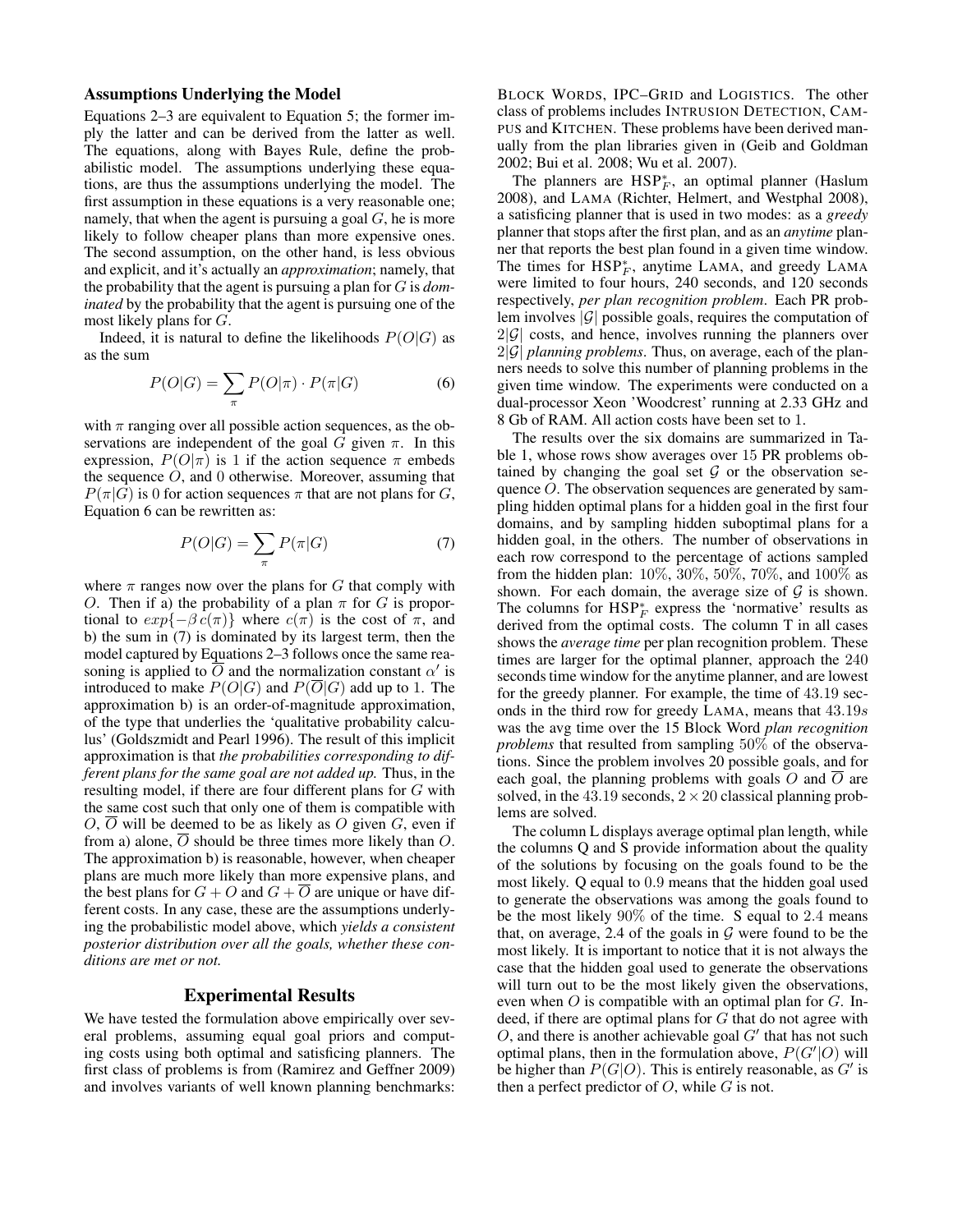|                           |                | $HSP_{f}^{*}$       |              |              |    | LAMA(240s)       |              |              | Greedy LAMA |              |                |
|---------------------------|----------------|---------------------|--------------|--------------|----|------------------|--------------|--------------|-------------|--------------|----------------|
| Domain                    | $\overline{O}$ | T.                  | $\mathbf Q$  | S            | L  | T                | Q            | S            | T           | $\mathbf{O}$ | S              |
|                           | 10             | 1184.23             | 1            | 6            | 10 | 228.04 0.75 4.75 |              |              | 52.79       | $\mathbf{0}$ | 1.67           |
| <b>BLOCK</b>              | 30             | 1269.31             | $\mathbf{1}$ | 3.25 11      |    | 239.59           | $\mathbf{1}$ | 3            | 53.01 0.5   |              | $\overline{2}$ |
| <b>WORDS</b>              | 50             | 1423.05             | $\mathbf{1}$ | 2.23 11      |    | 241.77           | $\mathbf{1}$ | 2.23         | 53          | 0.54         | 1.23           |
| $ \mathcal{G} =20$        | 70             | 1787.67             | 1            | 1.27 12      |    | 241.53           | $\mathbf{1}$ | 1.27         | 53.06 0.73  |              | 1.2            |
|                           | 100            | 2100.21             | $\mathbf{1}$ | 1.13 12      |    | 241.51           | $\mathbf{1}$ | 1.13         | 53.47 0.73  |              | 1.07           |
|                           | 10             | 73.38               |              | 0.75 1.38 15 |    | 22.15 0.75 1.38  |              |              | 3.96 0.75   |              | 1.38           |
| EASY                      | 30             | 155.47              | $\mathbf{1}$ | $\mathbf{1}$ | 17 | 64.63            | $\mathbf{1}$ | 1            | 5.38        | $\mathbf{1}$ | 1.08           |
| IPC                       | 50             | 202.69              | $\mathbf{1}$ | $\mathbf{1}$ | 17 | 71.77            | $\mathbf{1}$ | $\mathbf{1}$ | 9.2         | $\mathbf{1}$ | $\mathbf{1}$   |
| GRID                      | 70             | 329.64              | $\mathbf{1}$ | $\mathbf{1}$ | 20 | 92.84            | $\mathbf{1}$ | $\mathbf{1}$ | 11.23       | $\mathbf{1}$ | $\mathbf{1}$   |
| $ \mathcal{G}  = 7.5 100$ |                | 435.6               | $\mathbf{1}$ | $\mathbf{1}$ | 18 | 90.22            | $\mathbf{1}$ | $\mathbf{1}$ | 13.07       | 1            | $\mathbf{1}$   |
| <b>INTRU</b>              | 10             | 26.29               | $\mathbf{1}$ | 1.8          | 18 | 62.38            | $\mathbf{1}$ | 1.8          | 3.69        | $\mathbf{1}$ | 2.2            |
| SION                      | 30             | 73.08               | $\mathbf{1}$ | 1.13 19      |    | 142.63           | $\mathbf{1}$ | 1.13         | 4.09        | $\mathbf{1}$ | 1.13           |
| <b>DETEC</b>              | 50             | 103.58              | $\mathbf{1}$ | $\mathbf{1}$ | 20 | 194.55           | $\mathbf{1}$ | $\mathbf{1}$ | 4.44        | $\mathbf{1}$ | $\mathbf{1}$   |
| <b>TION</b>               | 70             | 188.44              | $\mathbf{1}$ | $\mathbf{1}$ | 21 | 223.97           | $\mathbf{1}$ | $\mathbf{1}$ | 4.96        | $\mathbf{1}$ | $\mathbf{1}$   |
| $ \mathcal{G} =15 $       | 100            | 179.41              | $\mathbf{1}$ | $\mathbf{1}$ | 21 | 224.96           | $\mathbf{1}$ | $\mathbf{1}$ | 5.94        | $\mathbf{1}$ | $\mathbf{1}$   |
|                           | 10             | 120.94              | 0.9          | 2.3          | 21 | 215.32           | 0.9          | 2.3          | 4.35        | 0.6          | 1.8            |
| LOGIS                     | 30             | 1071.91             | $\mathbf{1}$ | 1.07 22      |    | 236.29           | $\mathbf{1}$ | 1.07         | 4.55 0.87   |              | 1.13           |
| <b>TICS</b>               | 50             | 813.36              | $\mathbf{1}$ | 1.2          | 23 | 238.87           | $\mathbf{1}$ | 1.2          | 5.37        | $\mathbf{1}$ | 1.2            |
| $ \mathcal{G} =10$        | 70             | 606.87              | $\mathbf{1}$ | 1            | 24 | 243.38           | $\mathbf{1}$ | $\mathbf{1}$ | 6.29        | $\mathbf{1}$ | $\mathbf{1}$   |
|                           | 100            | 525.44              | $\mathbf{1}$ | $\mathbf{1}$ | 24 | 247.04           | $\mathbf{1}$ | $\mathbf{1}$ | 8.34        | $\mathbf{1}$ | $\mathbf{1}$   |
|                           | 10             | 0.67                |              | 0.93 1.33 10 |    | 0.97             |              | 0.93 1.33    | 0.74 0.67   |              | 1.27           |
|                           | 30             | 0.92                | 1            | 1            | 11 | 1.13             | $\mathbf{1}$ | $\mathbf{1}$ | 0.74        | 0.8          | 1.07           |
| <b>CAMPUS</b>             | 50             | 1.11                | $\mathbf{1}$ | $\mathbf{1}$ | 11 | 1.31             | $\mathbf{1}$ | $\mathbf{1}$ | 0.77        | 0.8          | 1.13           |
| $ \mathcal{G} =2$         | 70             | 1.41                | $\mathbf{1}$ | $\mathbf{1}$ | 11 | 1.63             | $\mathbf{1}$ | $\mathbf{1}$ | 0.8         | 0.8          | $\mathbf{1}$   |
|                           | 100            | 1.56                | 1            | $\mathbf{1}$ | 11 | 1.84             | $\mathbf{1}$ | $\mathbf{1}$ | 0.82        | $\mathbf{1}$ | 1.2            |
|                           | 10             | 77.85               |              | 0.88 1.25 11 |    | 80.74 0.88 1.25  |              |              | 1.55        | 0.88         | 1.25           |
|                           | 30             | 144.58 0.93 1.21 11 |              |              |    | 80.82 0.93 1.21  |              |              | 0.67 0.93   |              | 1.21           |
| <b>KITCHEN</b>            | 50             | 218.51              | $\mathbf{1}$ | 1.33 11      |    | 80.86            | $\mathbf{1}$ | 1.33         | 0.71        | $\mathbf{1}$ | 1.27           |
| $ \mathcal{G} =3$         | 70             | 245.88              | $\mathbf{1}$ | 1.2 11       |    | 80.86            | $\mathbf{1}$ | 1.2          | 0.73        | $\mathbf{1}$ | 1.47           |
|                           | 100            | 488                 | 1            | 1.47 12      |    | 81.16            | $\mathbf{1}$ | 1.4          | 0.82        | $\mathbf{1}$ | 1.6            |

Table 1: Evaluation with an optimal and two satisficing planners. Each row describes averages over 15 plan recognition problems. The columns stand for  $\%$  of actions in hidden plan sampled, avg time in seconds for each complete plan recognition problem (T), avg quality measuring fraction of problems where hidden goal is among the most likely (Q), avg number of most likely goals (S).

The table shows that the approach has good precision and scales up well, with anytime LAMA over the 250 seconds time window, matching the quality of the exact account in much less time, and greedy LAMA not lagging far behind in quality while often taking more than an order-of-magnitude less time. A more detailed description of the problems fol $lows.<sup>1</sup>$ 

BLOCKS WORD is Blocks World with six blocks labeled with letters and arranged randomly, that must be ordered into a single tower to spell one of 20 possible words (goals). As in the other domains, each possible goal is *conjunctive*, and involves in this case, 6 fluents. The task is to recognize the word from the observations. IPC-GRID is about an agent that moves in a grid and whose task is to transport keys from some cells to others. The locations may be locked, however, and for entering the cell to pick up a key, another key may be needed. In this problem, the agent can hold one key at a time, but the goals are conjunctive and involve positioning several keys. The number of possible goals in  $\mathcal G$  ranges from 5 to 10. LOGISTICS is about carrying packages among locations using planes and trucks. In these problems, the number of packages is 6, the number of trucks ranges from 1 to 2 per city, and there is just one plane.  $|\mathcal{G}|$  is 10, and each possible goal  $G \in \mathcal{G}$  specifies the destination for some or all the packages.

In INTRUSION DETECTION (Geib and Goldman 2002), the agent is a hacker who might try to either gain access, vandalize, steal information, or perform a combination of these *attacks* on a set of *servers.* Actions available to the hacker range from port reconnoitering to downloading files from the server. Some actions require one or more actions being done before. We modeled the plan library graphs in Strips with edges  $A \rightarrow B$  in the graph being mapped into Strips actions  $A$  that add a precondition of the action  $B$  (a more general translation of libraries into Strips, can be found in (Lekavý and Návrat 2007)). Each type of attack on a particular server becomes a single fluent, which we use to define the set of possible goals  $G$ . We include in this set all conjunctive goals standing for the combinations of up to *three attacks* on *three different servers*. Since there are 9 different actions to perform in each machine, and we consider up to 20 machines, the total number of Strips actions is 180.

The CAMPUS domain from (Bui et al. 2008) is about finding out the activity being performed by a student by tracking his movements. The plan library graphs were converted into Strips theories as indicated above, with the provision that each activity (high or low level) is performed at certain locations only. The only actions observed are changes in location, from which the top level goal must be inferred. In this case,  $|\mathcal{G}|$  is two, and there are 11 different activities and locations, resulting in 132 Strips actions.

Finally, in KITCHEN, the possible activities, translated into goals, are three: preparing dinner, breakfast, and lunch (Wu et al. 2007). Actions are used to encode low level activities such as "make a toast" or "take bread", and higher-level activities such as "make cereal". The domain features several plans or methods for each top activity. The observation sequences contain only "take" and "use" actions; the first involves taking an object, the second, using an appliance. The other actions or activities are not observable. Our PR tasks involve 32 "take" actions (for 32 different objects), 4 "use" actions (for 4 different appliances), and 27 Strips actions encoding the higher level activities that are not observable. The total number of actions is thus 63.

## **Discussion**

We have extended the generative approach to plan recognition introduced recently in (Ramirez and Geffner 2009), for inferring meaningful probability distributions over the set of possible goals given the observations. The probabilities  $P(G|O)$  are determined by the goal priors and the likelihoods  $P(O|G)$  obtained from the difference in costs arising from achieving  $G$  under two conditions: complying with the observations, and not complying with them. These costs, as in the previous formulation, are computed using optimal and satisficing planners. We have shown experimentally that this

<sup>&</sup>lt;sup>1</sup>The problems and code used in the evaluation can be found at https://sites.google.com/site/prasplanning.